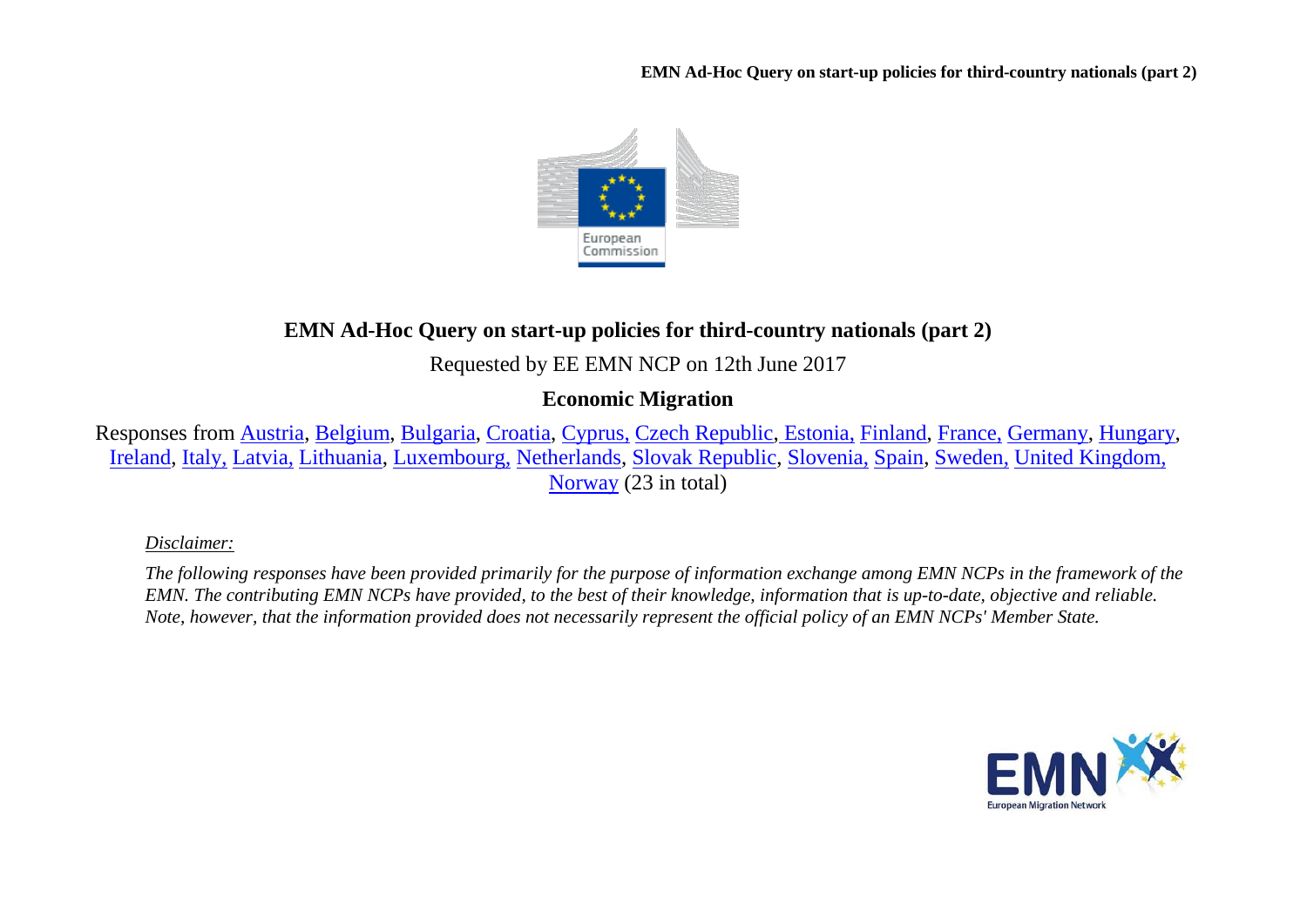## **Background information:**

In recent years, many Member States, including Estonia, have introduced into their national legislation the possibility to apply for start-up visas/and or residence permits. The EMN Annual Conference held in the framework of the Estonian Presidency of the Council of the EU focuses on talent migration and one of the major topics addressed is the mobility of start-up founders and employees. This AHQ will serve as an input to the conference, but also to an inform that will be written later in the year. Please note that the AHQ is divided into two parts due to the amount of information asked.

## **Questions**

- 1. Does your MS's legislation foresee special visas/residence permits to facilitate the immigration of TCN a. start-up founders and/or b. start-up employees? Yes/No
- 2. If yes, what is the duration of such visas/residence permits and is there a possibility to extend them?
- 3. If yes, how many applications for start-up related visas and/or residence permits have been lodged each year since start-up schemes have been in place in your MS? What has been the acceptance rate each year? Please provide data for all the years since start-up schemes have been in place (as they are relatively new), up to April 2017.
- 4. If yes, what are the main countries of origin? Please provide data for all the years since start-up schemes have been in place (as they are relatively new), up to April 2017.
- 5. If yes, does your MS have any special measures to attract TCN start-up founders and/or employees? These may include special funding and investments, incubation programmes, tax breaks or other special benefits.
- 6. If yes, may the beneficiaries of the start-up visas/permits bring their family and what types of rights and benefits are extended to their family members?

## **Responses**

<span id="page-1-0"></span>

| Country | Wider<br><b>Dissemination</b> | <b>Response</b>                                                                                                                                                                                                                                                                                                                                                                                                                                                                                                                                        |
|---------|-------------------------------|--------------------------------------------------------------------------------------------------------------------------------------------------------------------------------------------------------------------------------------------------------------------------------------------------------------------------------------------------------------------------------------------------------------------------------------------------------------------------------------------------------------------------------------------------------|
| Austria | Yes                           | 1. a. In Austria, under the current legal situation third-country nationals may apply for a Red-White-Red –<br>Card for self-employed key workers, if their self-employed gainful employment involves a benefit for the<br>economy as a whole, going beyond a benefit only for the individual company. The relevant provisions are<br>laid down in the Settlement and Residence Act and in the Act Governing the Employment of Foreigners.<br>Upon entry into force of the Act Amending the Aliens Law 2017 a separate Red-White-Red – Card for start- |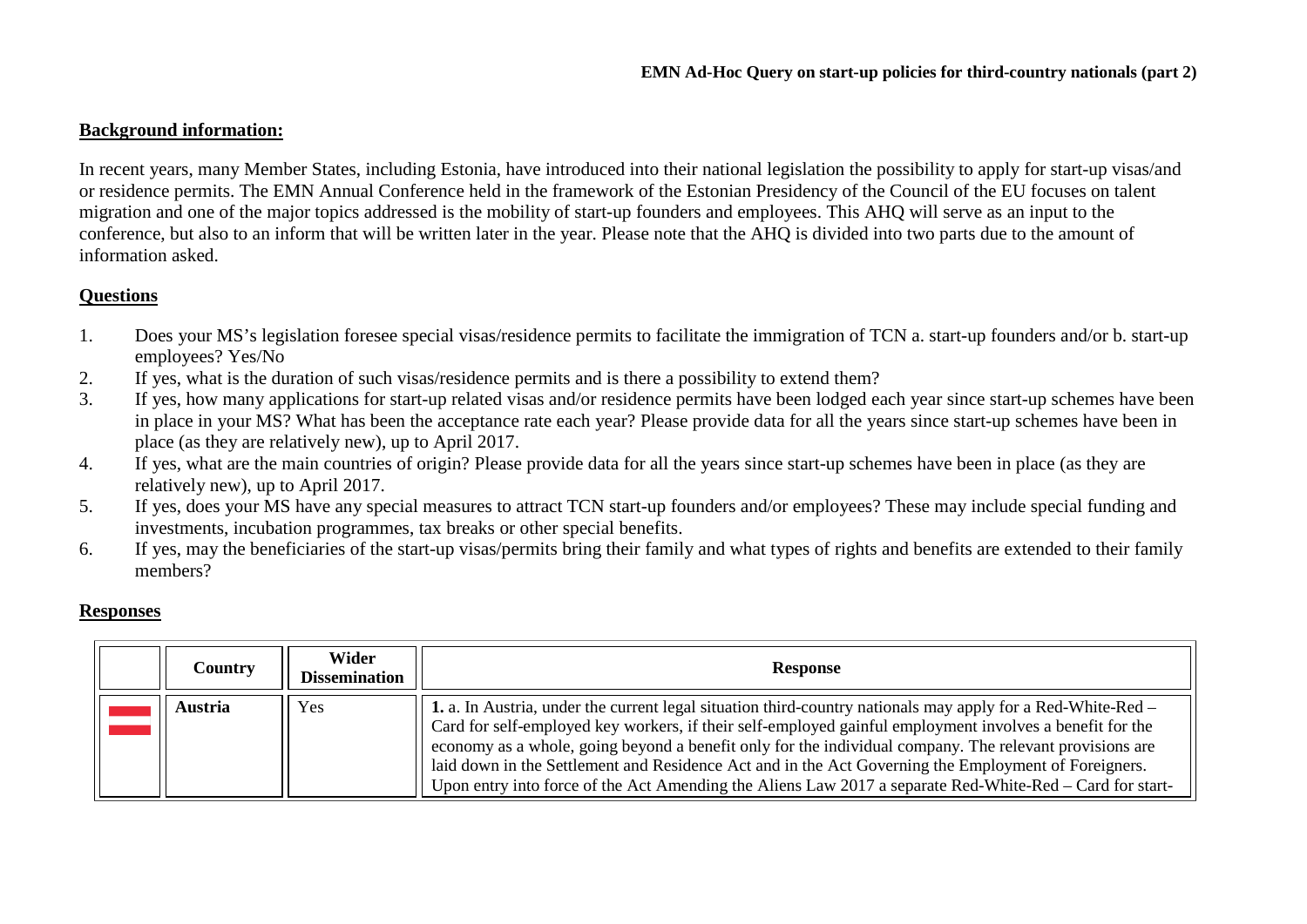|  | up founders will be introduced. Specifically, after entry into force of the Act Amending the Aliens Law 2017,                       |
|--|-------------------------------------------------------------------------------------------------------------------------------------|
|  | third-country nationals may be admitted as start-up founders in Austria, if they - reach at least 50 points                         |
|  | (Annex D to the Act Governing the Employment of Foreigners); - develop and introduce into the market                                |
|  | innovative products, services, procedures or technologies in the framework of a company to be newly                                 |
|  |                                                                                                                                     |
|  | founded; - a consistent business plan for the foundation and the operation of the company is presented; -                           |
|  | decisive influence is in fact exercised personally on the management of the planned company; - capital for                          |
|  | the company to be founded in the amount of at least EUR 50,000 is shown, whereas half of the amount has to                          |
|  | be equity. Source: Federal Ministry of the Interior. b. No. There is no special residence permit or visa for<br>start-up employees. |
|  |                                                                                                                                     |
|  | 2. So far, a Red-White-Red – Card is generally valid for one year (Art. 20 para 1 Settlement and Residence                          |
|  | Act). However, the government has made a legislative proposal to extend the general validity of Red-White-                          |
|  | Red - Cards to two years (see www.parlament.gv.at/PAKT/VHG/XXV/I/I_01523/index.shtml).                                              |
|  | 3. Since a Red-White-Red – Card for start-up founders will be introduced through the Act Amending the                               |
|  | Aliens Law 2017, there is only statistical data with respect to the Red-White-Red – Card for self-employed                          |
|  | key workers. No statistical data can be provided on the number of Red-White-Red – Cards for self-employed                           |
|  | key workers applied for each year. For the number of Red-White-Red – Cards for self-employed key workers                            |
|  | issued please see annex no. 1. Source: Federal Ministry of the Interior.                                                            |
|  | 4. There are only statistical data on the valid Red-White-Red Cards in general (including statistical data on all                   |
|  | forms of Red-White-Red – Cards). Source: Federal Ministry of the Interior.                                                          |
|  |                                                                                                                                     |
|  | 5. With respect to settlement, upon entry into force of the Act Amending the Aliens Law 2017, a separate                            |
|  | Red-White-Red – Card for start-up founders will be introduced (see above). Information on the Red-White-                            |
|  | Red Card for potential applicants can be found at www.migration.gv.at. In general, in this context mention                          |
|  | has to made of the start-up program developed by the Austrian Federal Government, see:                                              |
|  | https://www.bmwfw.gv.at/Wirtschaftspolitik/Standortpolitik/Seiten/Start-up-Paket-st%C3%A4rkt-                                       |
|  | Gr%C3%BCnderland-%C3%96sterreich.aspx. In addition is has to be noted, that the Austrian Economic                                   |
|  | Chamber offers a special "Start-up Service", see www.wko.at/service/Start-                                                          |
|  | up_Service_(Gruenderservice).html. Specific information with respect to special aid, investments or tax                             |
|  | breaks for start-up founders should be obtained from the competent Federal Ministry for Science, Research                           |
|  | and Economy: www.bmwfw.gv.at. Source: Federal Ministry of the Interior.                                                             |
|  |                                                                                                                                     |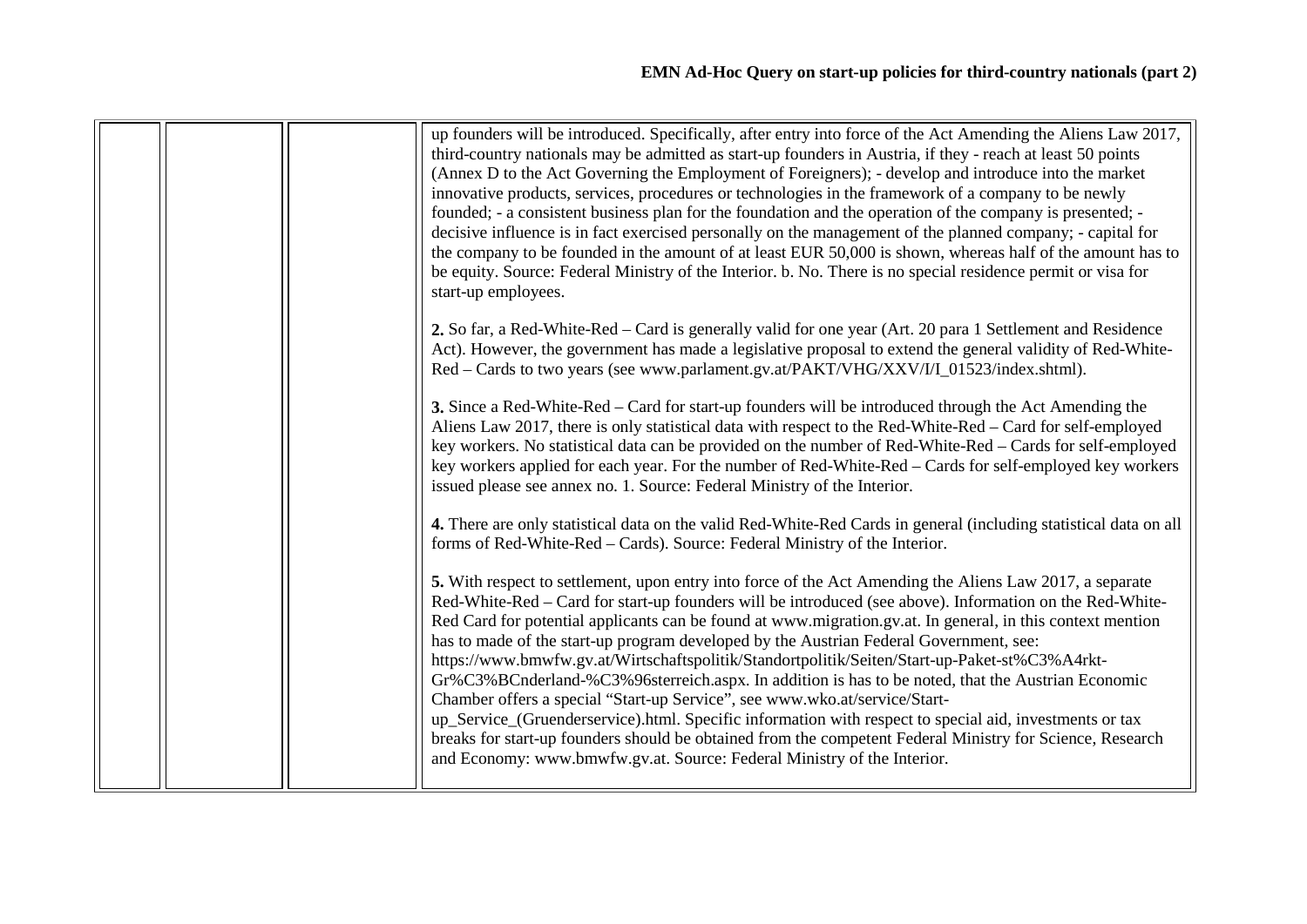<span id="page-3-3"></span><span id="page-3-2"></span><span id="page-3-1"></span><span id="page-3-0"></span>

|   |                 |     | 6. Please see the Austrian National Report on Family Reunification (2016).                                                                                                                                                                                                                                                                                                                                                                                                                                                                                                                                                                                                                                                                                                                                                                                                                                                                                                                                                                                                                                                                                                                                                                                                                                                                  |
|---|-----------------|-----|---------------------------------------------------------------------------------------------------------------------------------------------------------------------------------------------------------------------------------------------------------------------------------------------------------------------------------------------------------------------------------------------------------------------------------------------------------------------------------------------------------------------------------------------------------------------------------------------------------------------------------------------------------------------------------------------------------------------------------------------------------------------------------------------------------------------------------------------------------------------------------------------------------------------------------------------------------------------------------------------------------------------------------------------------------------------------------------------------------------------------------------------------------------------------------------------------------------------------------------------------------------------------------------------------------------------------------------------|
|   | <b>Belgium</b>  | Yes | 1. The Belgian legislation does not foresee special visas/residence permits for start-up founders or start-up e<br>$2 - 6. N/A$                                                                                                                                                                                                                                                                                                                                                                                                                                                                                                                                                                                                                                                                                                                                                                                                                                                                                                                                                                                                                                                                                                                                                                                                             |
|   | <b>Bulgaria</b> | Yes | 1. Currently there are no benefits in the legislation of the Republic of Bulgaria related to the issuance of<br>residence permits to third-country nationals who are founders or hired in start-up innovative companies.<br>$2 - 6. N/A$                                                                                                                                                                                                                                                                                                                                                                                                                                                                                                                                                                                                                                                                                                                                                                                                                                                                                                                                                                                                                                                                                                    |
|   | <b>Croatia</b>  | Yes | 1. No<br>$2 - 6. N/A$                                                                                                                                                                                                                                                                                                                                                                                                                                                                                                                                                                                                                                                                                                                                                                                                                                                                                                                                                                                                                                                                                                                                                                                                                                                                                                                       |
| € | <b>Cyprus</b>   | Yes | <b>1. Yes</b><br>2. The initial permits are issued for one year, renewable for one year more. Two (2) months before the<br>expiration date of the renewed residence permit, the founder must submit a new application to the Competent<br>Authority. The Competent Authority will evaluate whether the start-up is successful by presenting sufficient<br>development (scale up), has failed or, although has not presented sufficient development, has a positive<br>potential of success. If the evaluation shows that the start-up has achieved sufficient development (scale up),<br>then the applicant will receive a relevant Notification of Final Approval, which will state the following: •<br>Personnel working in the company at the time that the Notification of Final Approval is issued will be<br>ensured the right of residence and employment in the Republic, in the relevant company, with no time limit.<br>For the paid employees there will be a potential of a two year issue / renewal of residence permits and for the<br>self-employed, one year, by paying the corresponding fees. These persons will be able to directly exercise<br>the right to family reunification, in accordance to immigration laws.<br>3. The scheme is very recent (end of feb.2017), therefore no data exist.<br>4. Please see above |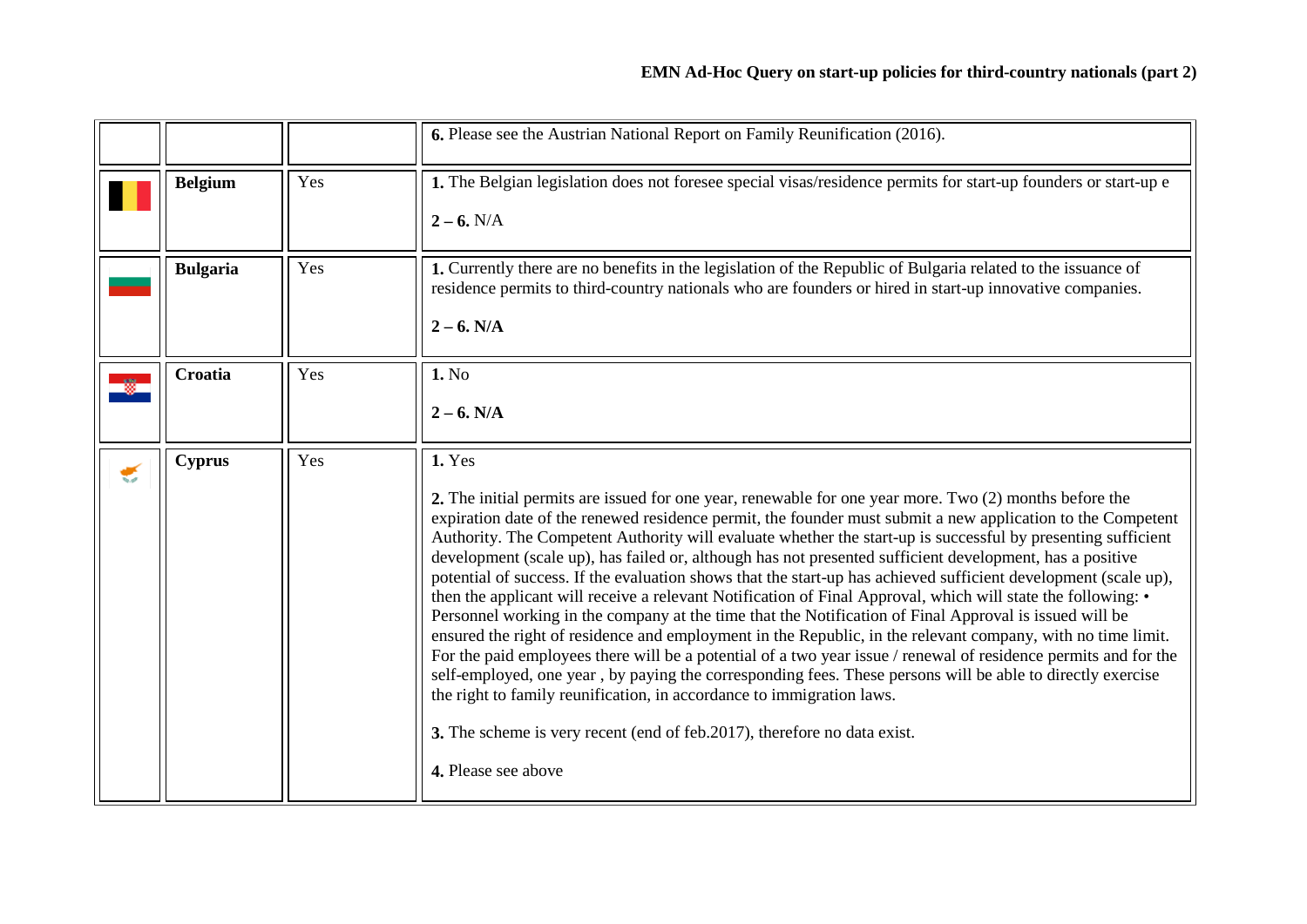<span id="page-4-1"></span><span id="page-4-0"></span>

|                                 |     | 5. The individuals who will be approved and participate in the Individual Scheme will benefit from the<br>following: • Right to economic activity and residence in the Republic for one year, and with the possibility of<br>renewal for at least another year. • Right to self-employment or right to paid employment in his/her registered<br>company within the Republic. • Prospective residence in the Republic without any maximum time<br>restrictions, if the enterprise succeeds. • Enjoyment of family reunification, if the enterprise succeeds. •<br>Prospective recruitment of specific number of personnel from non-EU countries without prior approval of the<br>Department of Labour, in case of success of the enterprise. The success or failure of the enterprise will be<br>assessed at the end of the second (2) year.<br>6. Please see above.                                                                                                                                                                                                                                                                                                                                                                                                                                                                                                                                                                                                                                                                                                                                                                                                                                                                                                                                                    |
|---------------------------------|-----|------------------------------------------------------------------------------------------------------------------------------------------------------------------------------------------------------------------------------------------------------------------------------------------------------------------------------------------------------------------------------------------------------------------------------------------------------------------------------------------------------------------------------------------------------------------------------------------------------------------------------------------------------------------------------------------------------------------------------------------------------------------------------------------------------------------------------------------------------------------------------------------------------------------------------------------------------------------------------------------------------------------------------------------------------------------------------------------------------------------------------------------------------------------------------------------------------------------------------------------------------------------------------------------------------------------------------------------------------------------------------------------------------------------------------------------------------------------------------------------------------------------------------------------------------------------------------------------------------------------------------------------------------------------------------------------------------------------------------------------------------------------------------------------------------------------------|
| <b>Czech</b><br><b>Republic</b> | Yes | 1. NO<br>$2 - 6. N/A$                                                                                                                                                                                                                                                                                                                                                                                                                                                                                                                                                                                                                                                                                                                                                                                                                                                                                                                                                                                                                                                                                                                                                                                                                                                                                                                                                                                                                                                                                                                                                                                                                                                                                                                                                                                                  |
| <b>Estonia</b>                  | Yes | 1. Yes.<br>2. A TCN may be issued a short-stay or long-stay visa for engagement in start-up enterprise. A visa for start-<br>up entrepreneurship may be issued for up to 365 days and extended for up to 183 days. For prospective start-<br>up entrepreneurs, who have established their start-up in Estonia and wish to stay longer, it is possible to apply<br>for a temporary residence permit for entrepreneurship. The period of stay determined by a long-stay visa<br>shall be extended for engagement in start-up enterprise, provided that the whole period of stay of the alien<br>with a long-stay visa is no longer than 548 days within 730 consecutive days. A TCN may be issued a<br>temporary residence permit for enterprise with the period of validity of up to five years and shall be extended<br>by five years at a time from the date of the grant or extension of the temporary residence permit for<br>enterprise. A TCN may be issued a temporary residence permit for employment in a start-up for the period of<br>employment in Estonia planned by the employer with the period of validity for up to two years. A temporary<br>residence permit for employment can be extended for the period of employment planned by the employer for<br>up to five years at a time from the issue or extension of the temporary residence permit for employment.<br>3. Registration of short-term employment in Estonia for working in start-up (from 18.01 until 30.04.2017):<br>15 applications have been submitted and the short-term employment has been registered. Temporary<br>residence permit for employment in start-up (from 18.01 until 30.04.2017): 16 applications have been<br>submitted, of which 10 are still being processed and 6 have been granted a residence permit. Temporary |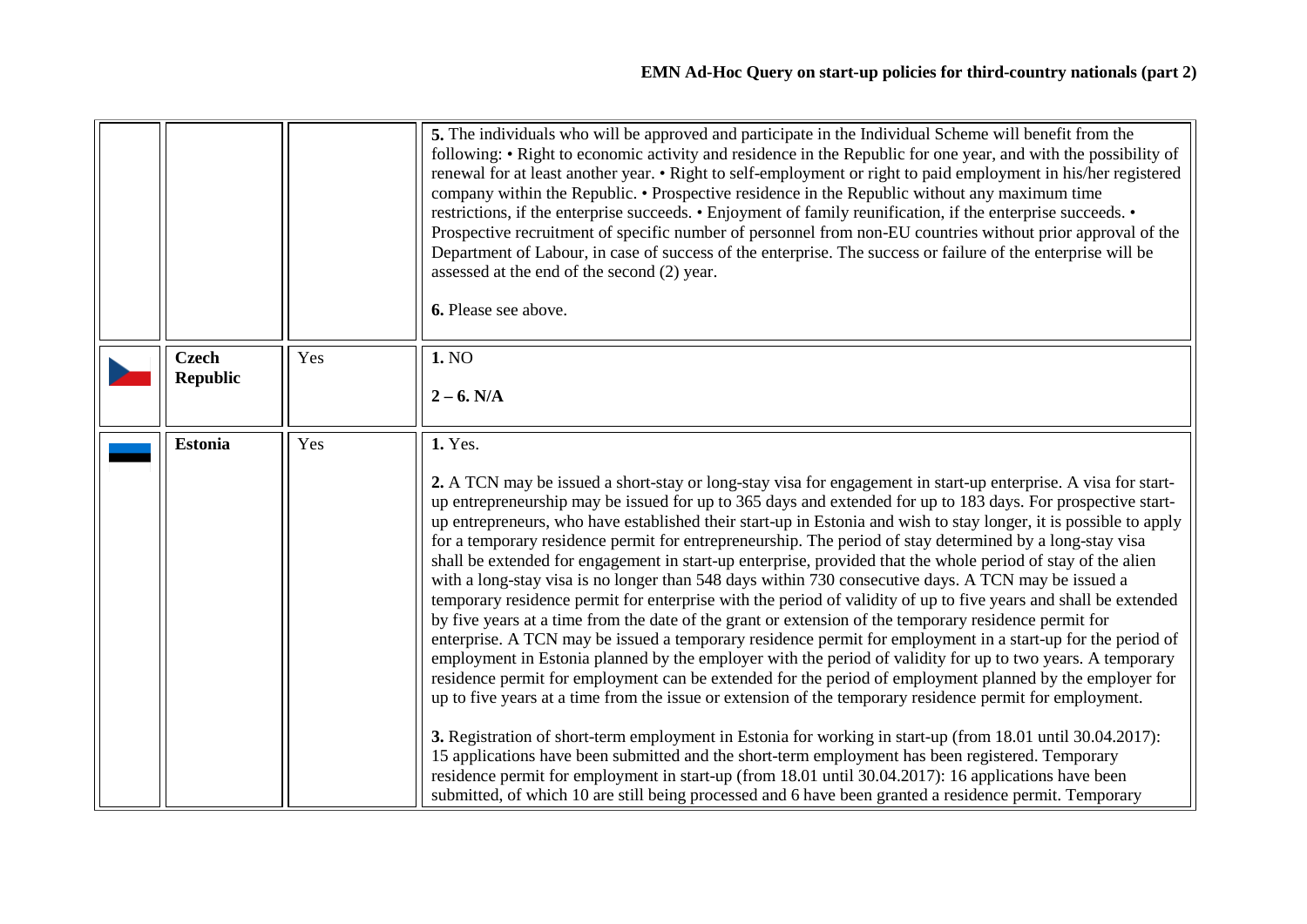| residence permit for start-up enterprise (from 18.01 until 30.04.2017): 9 applications have been issued, of<br>which 7 are still being processed and 2 have been granted a residence permit. Start-up visas (from 18.01 until<br>30.04.2017): 21 applications have been submitted. As the regulation for start-up visas/residence permits have<br>been in place for a short time it is not possible to provide the acceptance rate as many of the applications are<br>still being processed.                                                                                                                                                                                                                                                                                                                                                                                                                                                                                                                                                                                                                                                              |
|-----------------------------------------------------------------------------------------------------------------------------------------------------------------------------------------------------------------------------------------------------------------------------------------------------------------------------------------------------------------------------------------------------------------------------------------------------------------------------------------------------------------------------------------------------------------------------------------------------------------------------------------------------------------------------------------------------------------------------------------------------------------------------------------------------------------------------------------------------------------------------------------------------------------------------------------------------------------------------------------------------------------------------------------------------------------------------------------------------------------------------------------------------------|
| 4. Registration of short-term employment in Estonia for working in start-up Applications by citizenship: 1<br>Egypt, 1 Argentina, 3 USA, 2 Ukraine, 1 Turkey, 1 Columbia, 2 Russia, 2 India, 1 South-Africa, 1<br>Philippines Temporary residence permit for employment in start-up Applications by citizenship: 5 Ukraine, 1<br>India, 1 South Africa, 1 USA, 1 Egypt, 1 Argentina, 1 Russia, 4 Belarus, 1 Brazil Temporary residence<br>permit for start-up enterprise Applications by citizenship: 1 USA, 3 India, 2 Russia, 2 Ukraine, 1 Belarus                                                                                                                                                                                                                                                                                                                                                                                                                                                                                                                                                                                                      |
| 5. Start-up Estonia, a governmental initiative, is also actively promoting Estonia abroad as an attractive<br>destination for start-up entrepreneurs and skilled workers. They engage in both online and offline activities<br>(e.g. participating in international fairs, etc). If as a general rule an employer is obliged to pay a TCN whose<br>short-term employment in Estonia has been registered a remuneration in the amount equal to at least the<br>annual average gross monthly salary last published by Statistics Estonia, then this requirement is not be<br>applied in case of employment in a start-up company. A temporary residence permit for employment may be<br>issued without meeting the requirement for permission of the Estonian Unemployment Insurance Fund and<br>without meeting the requirement for the amount of remuneration to be paid to a TCN in case of employment<br>in a start-up company. A temporary residence permit for start-up enterprise may be issued without the usual<br>requirement for the amount of investment.                                                                                       |
| 6. Yes, if a TCN is issued a visa for engagement in start-up business, a visa may be issued to the spouse, a<br>minor child or an adult child who due to his or her health status or disability is unable to cope independently,<br>under the same conditions as to the specified TCN. It is possible for your spouse to work temporarily on the<br>basis of the visa if the employment has been registered by the employer with the Police and Border Guard<br>Board before the employment commences. In case a person has been issued a start-up residence permit there<br>are less requirements for family reunification. The requirement for registered place of residence and actual<br>dwelling shall not be applied as a requirement for the issue of a temporary residence permit to settle with the<br>spouse if the spouse for the purposes of settling with whom the residence permit is applied for has received a<br>residence permit for enterprise or for employment in a start-up company. If the spouse is issued a residence<br>permit for settling with a spouse, (s)he is allowed to work without any additional registration needed. |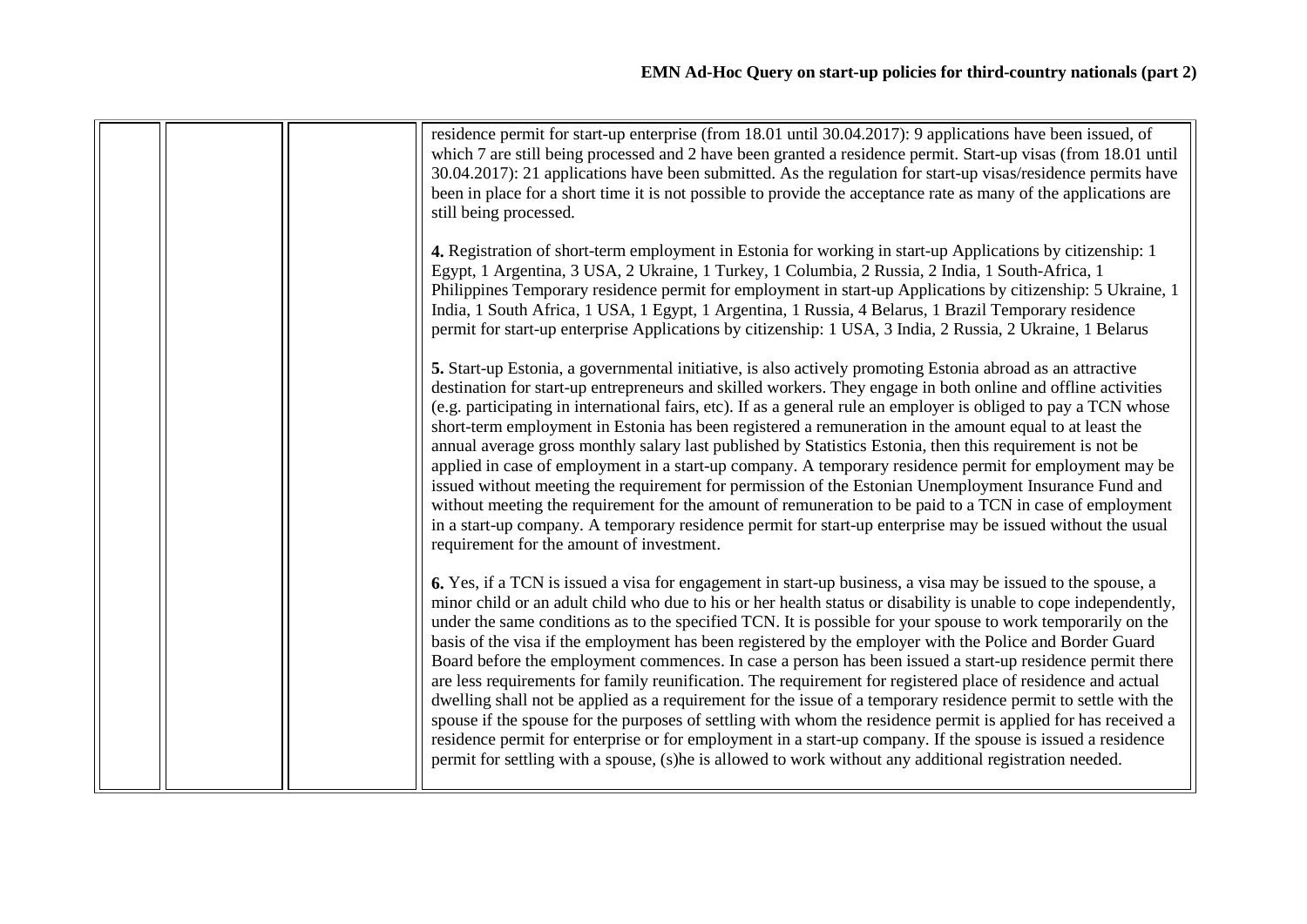<span id="page-6-1"></span><span id="page-6-0"></span>

| <b>Finland</b> | Yes | 1. Not at the moment. Please see response to Part I of the ad hoc -query.                                                                                                                                                                                                                                                                                                                                                                                                                                                                                                                                                                                                                                                                                                                                                                                                                                                                                                                                                                                                                                                                                                                                                                                                                                                                                                                                                                                                                                                                                                                                                                                                                                                                                                                                                                                                                                                                                                                                                                                                                                                                                                                                                                                                                                                                                                                                                                                 |
|----------------|-----|-----------------------------------------------------------------------------------------------------------------------------------------------------------------------------------------------------------------------------------------------------------------------------------------------------------------------------------------------------------------------------------------------------------------------------------------------------------------------------------------------------------------------------------------------------------------------------------------------------------------------------------------------------------------------------------------------------------------------------------------------------------------------------------------------------------------------------------------------------------------------------------------------------------------------------------------------------------------------------------------------------------------------------------------------------------------------------------------------------------------------------------------------------------------------------------------------------------------------------------------------------------------------------------------------------------------------------------------------------------------------------------------------------------------------------------------------------------------------------------------------------------------------------------------------------------------------------------------------------------------------------------------------------------------------------------------------------------------------------------------------------------------------------------------------------------------------------------------------------------------------------------------------------------------------------------------------------------------------------------------------------------------------------------------------------------------------------------------------------------------------------------------------------------------------------------------------------------------------------------------------------------------------------------------------------------------------------------------------------------------------------------------------------------------------------------------------------------|
|                |     | $2 - 6. N/A$                                                                                                                                                                                                                                                                                                                                                                                                                                                                                                                                                                                                                                                                                                                                                                                                                                                                                                                                                                                                                                                                                                                                                                                                                                                                                                                                                                                                                                                                                                                                                                                                                                                                                                                                                                                                                                                                                                                                                                                                                                                                                                                                                                                                                                                                                                                                                                                                                                              |
| <b>France</b>  | Yes | 1. Yes. (See Q1. of the AHQ on start-up policies for third-country nationals part. 1 for additional<br>information)<br>2. Up to 4 years and renewable (See Q2 of the AHQ on start-up policies for third-country nationals part. 1 for<br>additional information)<br>3. In 2016, 5 residence permits and 61 long stay visas have been granted for start-up founders/entrepreneur<br>and start-up employees in the framework of the "talent passport". These figures only concern the months of<br>November and December 2016. Indeed, the "talent passport" program has been enforced in November 2016.<br>(Source: Ministry of the Interior - DGEF – DSED) Before the implementation of the "talent passport"<br>residence permit, a residence permit with specific conditions called "skills and talents" (compétences et<br>talents) was aimed to TCN carrying out a project in the industrial, commercial, artisanal, sports, artistic or<br>intellectual field. Such project could include start-up if other criteria were fulfilled. Number of Residence<br>card « skills and talents» issued: 2012: 286 2013: 251 2014: 228 2015: 220 2016: 195 (Source: Ministry of<br>the Interior - DGEF – DSED) Regarding the French Tech Tickets Program (See Q1. of the QAH part.1), in<br>2016, 722 start-up projects were submitted for a total of 1,372 candidates. Only 3% of the candidates were<br>selected (50 entrepreneurs). In 2017, 70 foreign start-ups (180 entrepreneurs) will be selected. Source:<br>http://www.lafrenchtech.com/sites/default/files/documents/dp-demoday-french-tech-ticket-16012017.pdf<br>4. Regarding the French tech ticket program, the most represented countries are: India, United States, Egypt,<br>Brazil and Russia.<br>5. Yes. France introduced in November 2016 a new program to encourage foreign entrepreneurs to come and<br>create their start-up in France called French tech program. This program foresees a competition of<br>international start-up called "French tech ticket" with an attractive welcome package for the winners. Within<br>the framework of this competition, winners can benefit from the accelerated and simplified procedure for the<br>issuance of the residence permit "passport talent" above mentioned. This welcome package also includes a<br>funding of 45,000 Eper team ( $\epsilon$ 20k to cover personal costs and $\epsilon$ 25k to cover professional services); 12 |
|                |     | months of incubation and a dedicated office space in one of France's 41 partner incubators; a tailored<br>program of masterclasses, networking Events, mentoring sessions; a "Welcome Guide" and special offers to                                                                                                                                                                                                                                                                                                                                                                                                                                                                                                                                                                                                                                                                                                                                                                                                                                                                                                                                                                                                                                                                                                                                                                                                                                                                                                                                                                                                                                                                                                                                                                                                                                                                                                                                                                                                                                                                                                                                                                                                                                                                                                                                                                                                                                        |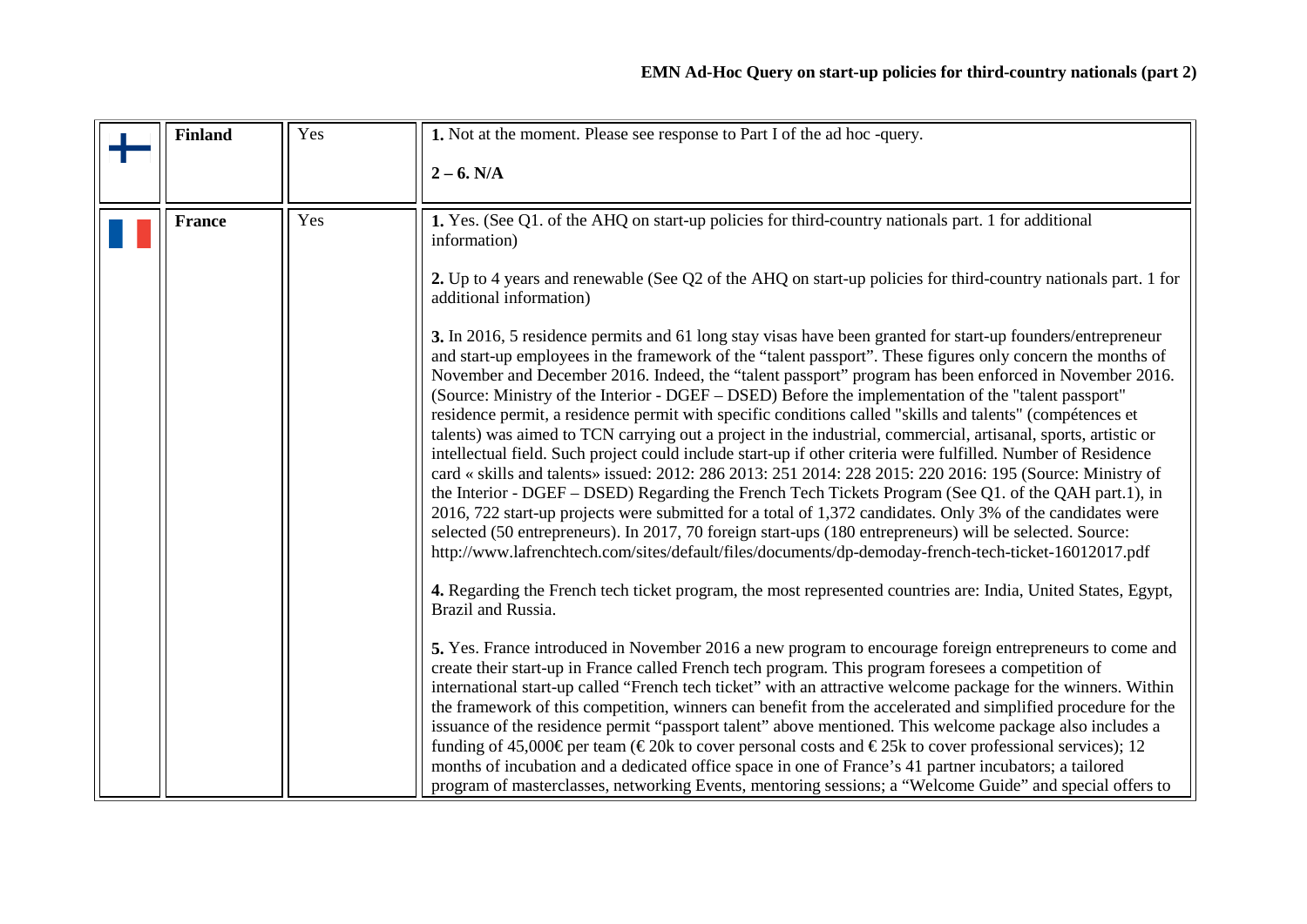<span id="page-7-2"></span><span id="page-7-1"></span><span id="page-7-0"></span>

|                |     | help winners to relocate easily to France and a help desk to help foreign nationals with administrative<br>procedures. Besides, French tax legislation foresees tax exemption and exemption from social healthcare<br>contributions for young innovative enterprises (See Q2 of the AHQ on start-up policies for third-country<br>nationals part. 1 for additional information)<br>6. Yes. The residence permit "talent passport - family" is granted automatically to the spouse and minor<br>children of the beneficiary. This permit has the same validity period as the "passport talent" residence permit.<br>This residence permit specific to family members entitles them to work in France. (article L. 313-21 of the<br><b>CESEDA</b> ) |
|----------------|-----|---------------------------------------------------------------------------------------------------------------------------------------------------------------------------------------------------------------------------------------------------------------------------------------------------------------------------------------------------------------------------------------------------------------------------------------------------------------------------------------------------------------------------------------------------------------------------------------------------------------------------------------------------------------------------------------------------------------------------------------------------|
| <b>Germany</b> | Yes | 1. No.                                                                                                                                                                                                                                                                                                                                                                                                                                                                                                                                                                                                                                                                                                                                            |
|                |     | $2 - 6. N/A$                                                                                                                                                                                                                                                                                                                                                                                                                                                                                                                                                                                                                                                                                                                                      |
| <b>Hungary</b> | Yes | 1. Yes, we foresee special visas for start-ups. Hungary's Digital Start-up Strategy has been accepted by the<br>government on 27 December 2016 with Government Decree 1858/2016.<br>2. The strategy recommends a 1-year residence permit with the possibility of extension (1 year).<br>3. N/A<br>4. N/A<br>5. Not right now, the planned Start-up Budapest Program will contain special measures to attract TCN start-<br>up founders.<br>6. N/A                                                                                                                                                                                                                                                                                                 |
| <b>Ireland</b> | Yes | 1. Yes. Ireland has an immigration scheme the Start-Up Entrepreneur Programme (STEP). This is an<br>administrative scheme - the particulars are not set out in legislation. The STEP was established to stimulate<br>productive investment in the State and to offer residency in the State with its associated advantages to<br>business professionals, who have a proven record of success, and their immediate family members. The                                                                                                                                                                                                                                                                                                             |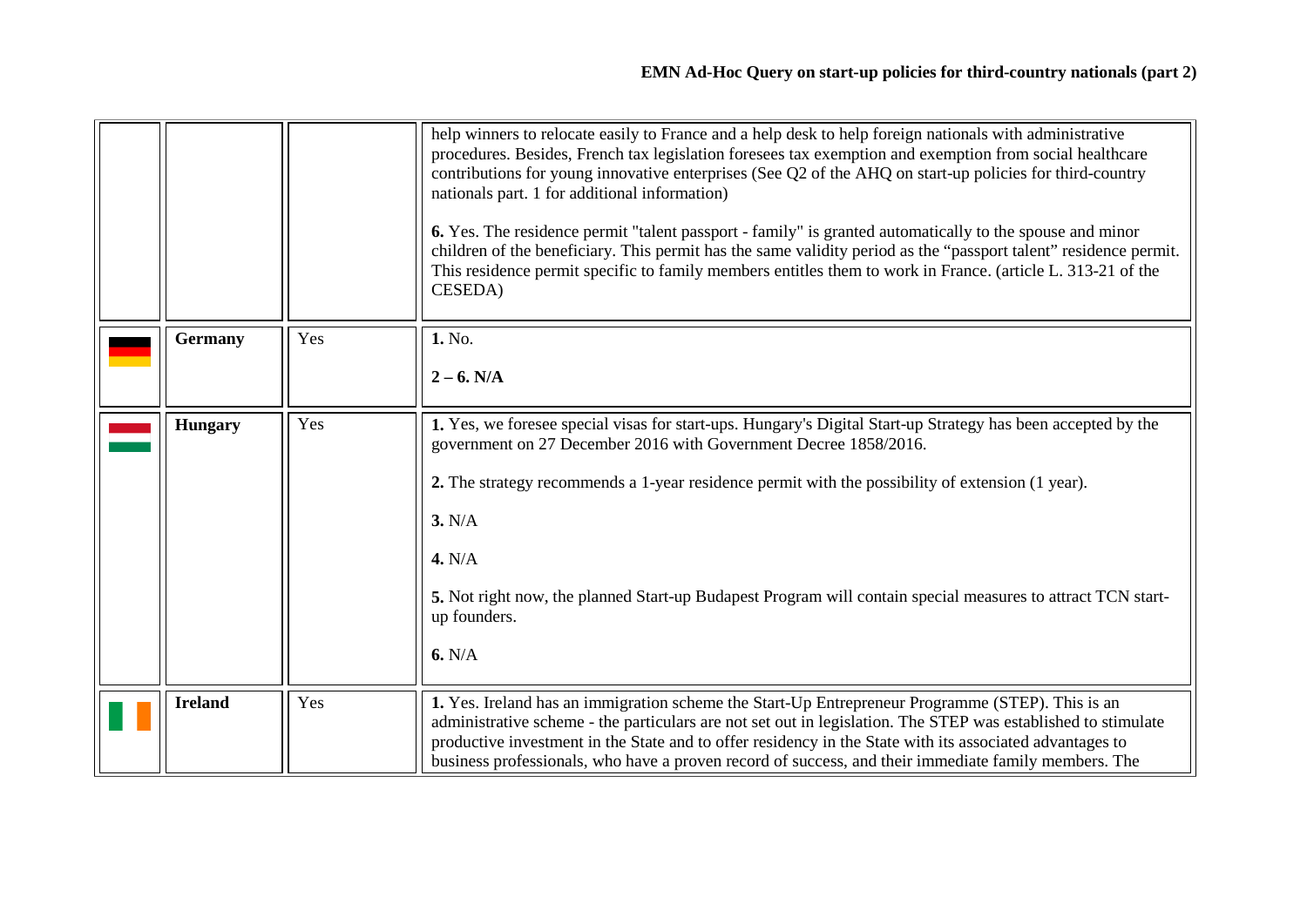<span id="page-8-0"></span>

|              |     | STEP was devised to facilitate the relocation of international entrepreneurs who have a business that would                                                                                                                                                                                                                                                             |
|--------------|-----|-------------------------------------------------------------------------------------------------------------------------------------------------------------------------------------------------------------------------------------------------------------------------------------------------------------------------------------------------------------------------|
|              |     | potentially fit the Enterprise Ireland High Potential Start Up (HPSU) eligibility criteria.                                                                                                                                                                                                                                                                             |
|              |     | 2. Permission to work and reside in Ireland for an initial period of two years. Where an applicant is a visa<br>required national they will be granted a multiple entry visa for the period of two years to facilitate business-<br>related travel. During this period beneficiaries must have private medical insurance and must not have<br>recourse to public funds. |
|              |     | Residence permission may be renewed subject to:<br>The Start-up remaining in place thereafter for the designated period<br>An assessment by the Evaluation Committee of the success or viability of the investment<br>The candidates maintaining their good character                                                                                                   |
|              |     | The candidates maintaining their private medical insurance and not having recourse to publicly funded<br>welfare programmes. On renewal, residence permission will be granted for a further three years, and<br>thereafter permission may be renewed in five year instalments.                                                                                          |
|              |     | 3. The Start Up Entrepreneur Programme commenced in April 2012 and a total of 390 approx. applications<br>have been made to June 2017 with 150 of those for the year 2017. Numbers of applications approved are as<br>follows: Applications approved 2016 43 2015 25 2012 - 2014 12                                                                                     |
|              |     | 4. Breakdown not available.                                                                                                                                                                                                                                                                                                                                             |
|              |     | 5. There are no special measures to attract start-ups. However the STEP guidelines outline the advantages of<br>starting up in Ireland. See pages 2 -3 of guidelines here: http://www.inis.gov.ie/en/INIS/step-applic-guide-<br>dec2016.pdf/Files/step-applic-guide-dec2016.pdf                                                                                         |
|              |     | 6. Spouses and minor children are allowed to accompany successful applicants.                                                                                                                                                                                                                                                                                           |
| <b>Italy</b> | Yes | 1. Yes.                                                                                                                                                                                                                                                                                                                                                                 |
|              |     | 2. Further to validation of entry requirements, the applicant is granted a residence permit for start-up self<br>employment of a duration of one year. The Start-up visa may be renewed for a maximum of two years after<br>which it may be renewed again for the same duration.                                                                                        |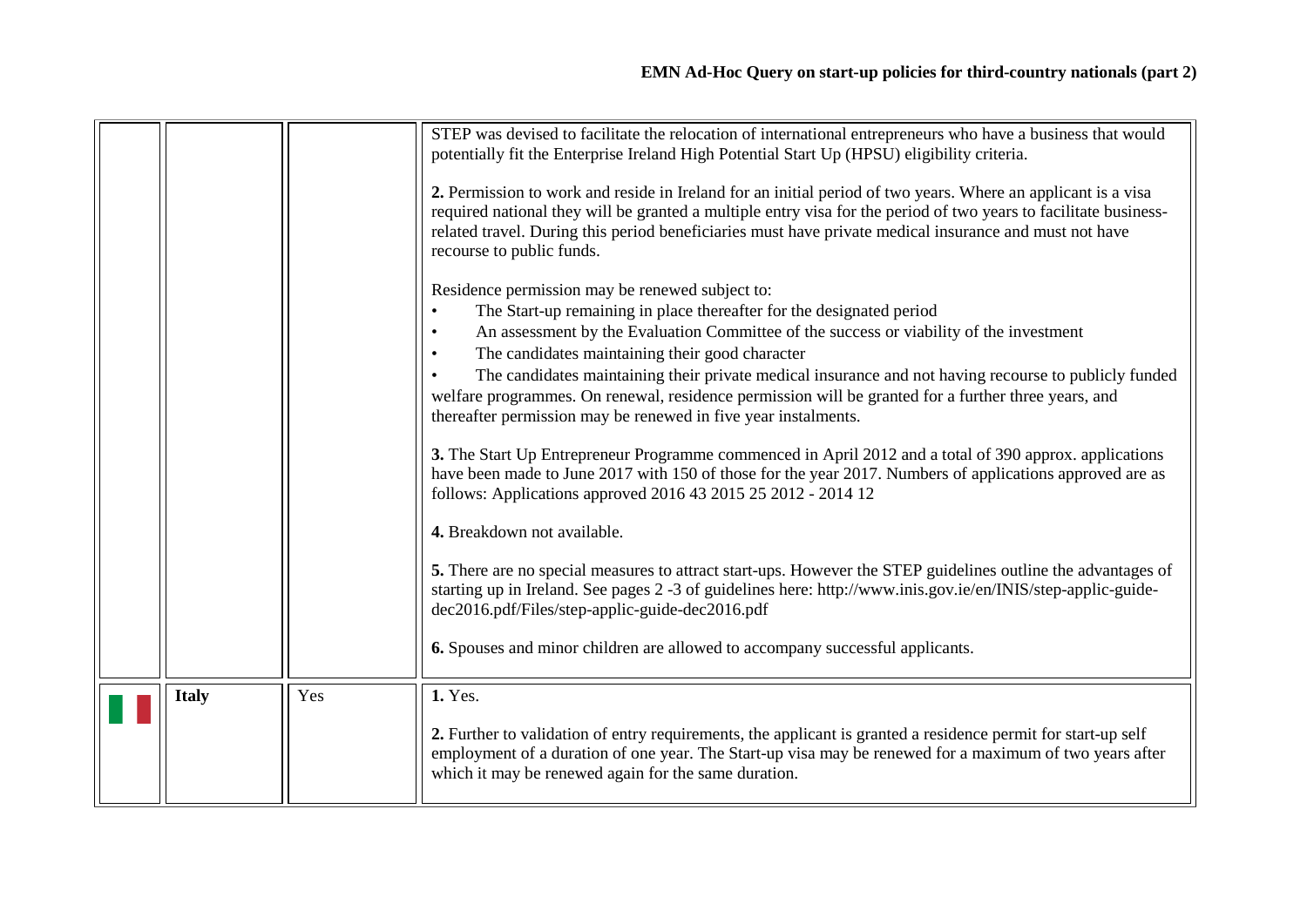<span id="page-9-0"></span>

|        |     | 3. The Italia Start-up visa programme was launched on 24 June 2014. The figures reported hereafter<br>considers applications until 31 December 2016. 2014 (form 24 June) 2015 2016 Total Total number of<br>applications 18 44 99 161 see attached file Since the launch of the programme up to the very end of 2016,<br>161 applications were lodged. A total of 105 applications received a positive evaluation (success rate of<br>$65.2\%$ ).<br>4. see attached file<br>5. Along with the start-up visa, the Italian government's start-up policy has introduced a flexible labour law<br>with 6 to 36-month temporary contracts applicable for the whole start-up's life cycle (up to 4 years).<br>Moreover, start-ups have the chance to introduce performance-related pay and remunerate workers and<br>external consultants with stock options and work for equity respectively, with a privileged tax treatment for<br>stock options. Finally, there's a 35% tax credit for hiring highly-qualified personnel with open-ended<br>contracts.<br>6. Beyond its particularities, the Start-up visa falls under the ordinary category of self-employed visa and<br>residence permit. Family reunion and other benefits is therefore ruled under the normal regime applicable to<br>self-employed residents. |
|--------|-----|-------------------------------------------------------------------------------------------------------------------------------------------------------------------------------------------------------------------------------------------------------------------------------------------------------------------------------------------------------------------------------------------------------------------------------------------------------------------------------------------------------------------------------------------------------------------------------------------------------------------------------------------------------------------------------------------------------------------------------------------------------------------------------------------------------------------------------------------------------------------------------------------------------------------------------------------------------------------------------------------------------------------------------------------------------------------------------------------------------------------------------------------------------------------------------------------------------------------------------------------------------------------------------------------------------------------|
| Latvia | Yes | 1. Yes<br>2. The right to stay is granted for three years. The residence card will be issued for one year and it should be<br>registered annually.<br>3. The scheme is applicable since 1st May 2017. No applications yet.<br>4. N/A<br>5. There is a special "Law On Aid for the Activities of Start-up Companies" where these measures have been<br>provided (see the attachment).<br>6. Yes, family members can be admitted. They will be granted temporary residence permits with unlimited<br>access to employment for the same period as sponsor.                                                                                                                                                                                                                                                                                                                                                                                                                                                                                                                                                                                                                                                                                                                                                           |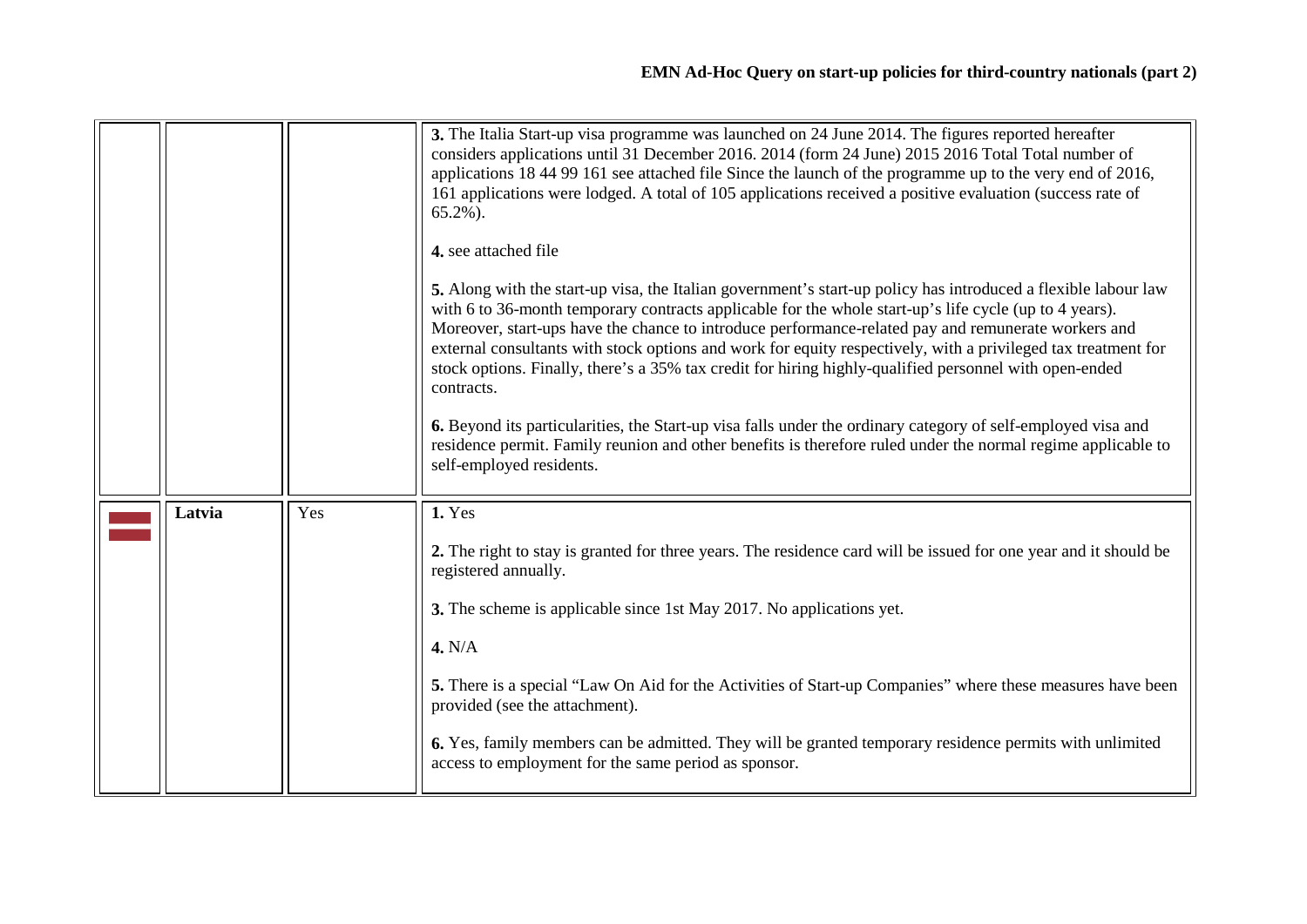<span id="page-10-1"></span><span id="page-10-0"></span>

| Lithuania         | Yes | 1. Yes, as of 1 January 2017.                                                                                                                                                                                                                                                                                                                                                                                                                                                                                                                                                                                                                                     |
|-------------------|-----|-------------------------------------------------------------------------------------------------------------------------------------------------------------------------------------------------------------------------------------------------------------------------------------------------------------------------------------------------------------------------------------------------------------------------------------------------------------------------------------------------------------------------------------------------------------------------------------------------------------------------------------------------------------------|
|                   |     | 2. The residence permit may be issued for 1 year and extended once for another 1 year period.                                                                                                                                                                                                                                                                                                                                                                                                                                                                                                                                                                     |
|                   |     | <b>3.</b> In 2017 - 38 applications.                                                                                                                                                                                                                                                                                                                                                                                                                                                                                                                                                                                                                              |
|                   |     | 4. Russia, Ukraine.                                                                                                                                                                                                                                                                                                                                                                                                                                                                                                                                                                                                                                               |
|                   |     | 5. Funds need to be secured by the applicant. There is no specific funding for foreigners. General funding<br>rules apply.                                                                                                                                                                                                                                                                                                                                                                                                                                                                                                                                        |
|                   |     | 6. Family members may join immediately. General right are extended to family members (access to labour<br>market and other services available to other migrants).                                                                                                                                                                                                                                                                                                                                                                                                                                                                                                 |
| <b>Luxembourg</b> | Yes | 1. No. They have to apply as an independent worker in accordance with articles 51, 52 and 53 or as an<br>investor in accordance with articles 53bis, 53ter and 53 quarter of the amended law of 29 August 2008 on<br>free movement of persons and immigration (Immigration Law). The start-up employees if they are third-<br>country nationals have to apply for an authorisation of stay as a salaried worker (articles 42 and 43 of the<br>Immigration Law).                                                                                                                                                                                                   |
|                   |     | 2. N/A.                                                                                                                                                                                                                                                                                                                                                                                                                                                                                                                                                                                                                                                           |
|                   |     | 3. N/A.                                                                                                                                                                                                                                                                                                                                                                                                                                                                                                                                                                                                                                                           |
|                   |     | 4. N/A.                                                                                                                                                                                                                                                                                                                                                                                                                                                                                                                                                                                                                                                           |
|                   |     | 5. N/A. Start-ups is part of the Digital Strategy of the Luxembourgish Government. Luxinnovation employs a<br>sector-targeted trade promotion and prospection approach to attract foreign investors to Luxembourg,<br>independently if they are third-country nationals or not. Luxinnovation provides start-ups with the right<br>information on Luxembourg's attractive business environment for innovative companies. The services<br>include coaching, individual support to set up a business plan, (fit 4 Start) to create a company, to find private<br>and public funding and assisting the company to enter the market. The fit 4 Start offers a 16-week |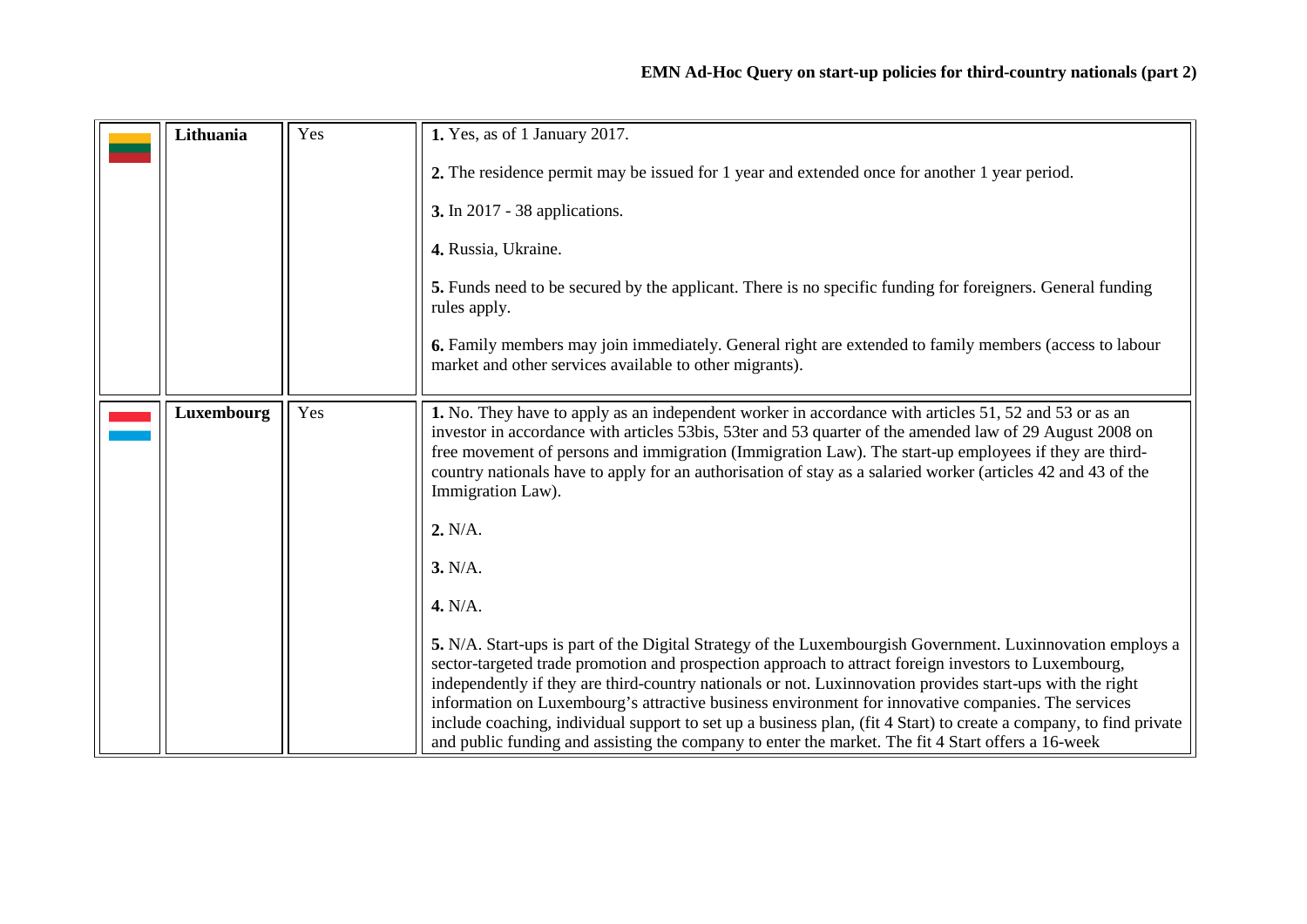<span id="page-11-1"></span><span id="page-11-0"></span>

|                                  |     | programme of coaching and weekly follow-up by "Lean Start-Up" experts, free access to the co-working<br>space of an incubator and a grant up to 50.000€<br>6. N/A.                                                                                                                                                                                                                                                                                                                                                                                                                                                                                                                                                                                                                                                                                                                                                                                                                                                                                                                                                                                                                                                                                                                                                                                                                                                                                                                                                                                                                                                                                                                                                                   |
|----------------------------------|-----|--------------------------------------------------------------------------------------------------------------------------------------------------------------------------------------------------------------------------------------------------------------------------------------------------------------------------------------------------------------------------------------------------------------------------------------------------------------------------------------------------------------------------------------------------------------------------------------------------------------------------------------------------------------------------------------------------------------------------------------------------------------------------------------------------------------------------------------------------------------------------------------------------------------------------------------------------------------------------------------------------------------------------------------------------------------------------------------------------------------------------------------------------------------------------------------------------------------------------------------------------------------------------------------------------------------------------------------------------------------------------------------------------------------------------------------------------------------------------------------------------------------------------------------------------------------------------------------------------------------------------------------------------------------------------------------------------------------------------------------|
| <b>Netherlands</b>               | Yes | 1. A. YES, B. NO.<br>2. For start-up founders: The start-up residence permit will be issued for a period of one year. After one year,<br>the start-up entrepreneur may have his residence permit extended on the basis of the Dutch government's so-<br>called self-employment scheme under the condition that the start-up entrepreneur meets the standard<br>requirements applicable to the self-employment scheme.<br>3. 2015: 50 applications for start-up related visas and/or residence permits 2016: 70 applications for start-up<br>related visas and/or residence permits 2017 (01-04): 20 applications for start-up related visas and/or residence<br>permits Acceptance rate: 2015: 32% 2016: 40% 2017 (01-04): 63%<br>4. Please see the attached document.<br>5. Yes. Namely for the start-ups "Start-upDelta" very active. Start-upDelta is an independent public-private<br>partnership. Together with the main innovation hubs in the Netherlands, the team works with the ministries<br>of Economic Affairs and Education Culture and Science, the start-up community and other partners. The aim<br>is to merge the Dutch start-up ecosystem into one single connected hub. They help to improve acces to talent,<br>capital, networks, knowledge and markets. For more information, please visit: www.start-updelta.org. The<br>Netherlands Entreprise Agency helps start-ups to grow and to accelerate their business by offering credits,<br>subsidies and guarantee schemes, by providing access to networks, and by organizing relevant events. For<br>more information, please visit: www.rvo.nl.<br>6. Yes. The family members are allowed to work in the Netherlands without applying for a working permit. |
| <b>Slovak</b><br><b>Republic</b> | Yes | 1. No. Special provisions regarding start-ups have already been introduced into the Slovak legislation within<br>the amendment to the Act on Residence of Aliens this year. This act regulates more favourable conditions<br>(accelerated procedure) for persons who wish to start a business in Slovakia a carry out a start-up project.<br>This means a support to foreigners who apply for residence permit for the purpose of business and who<br>submit together with their application for residence permit also a business plan for the implementation of an                                                                                                                                                                                                                                                                                                                                                                                                                                                                                                                                                                                                                                                                                                                                                                                                                                                                                                                                                                                                                                                                                                                                                                  |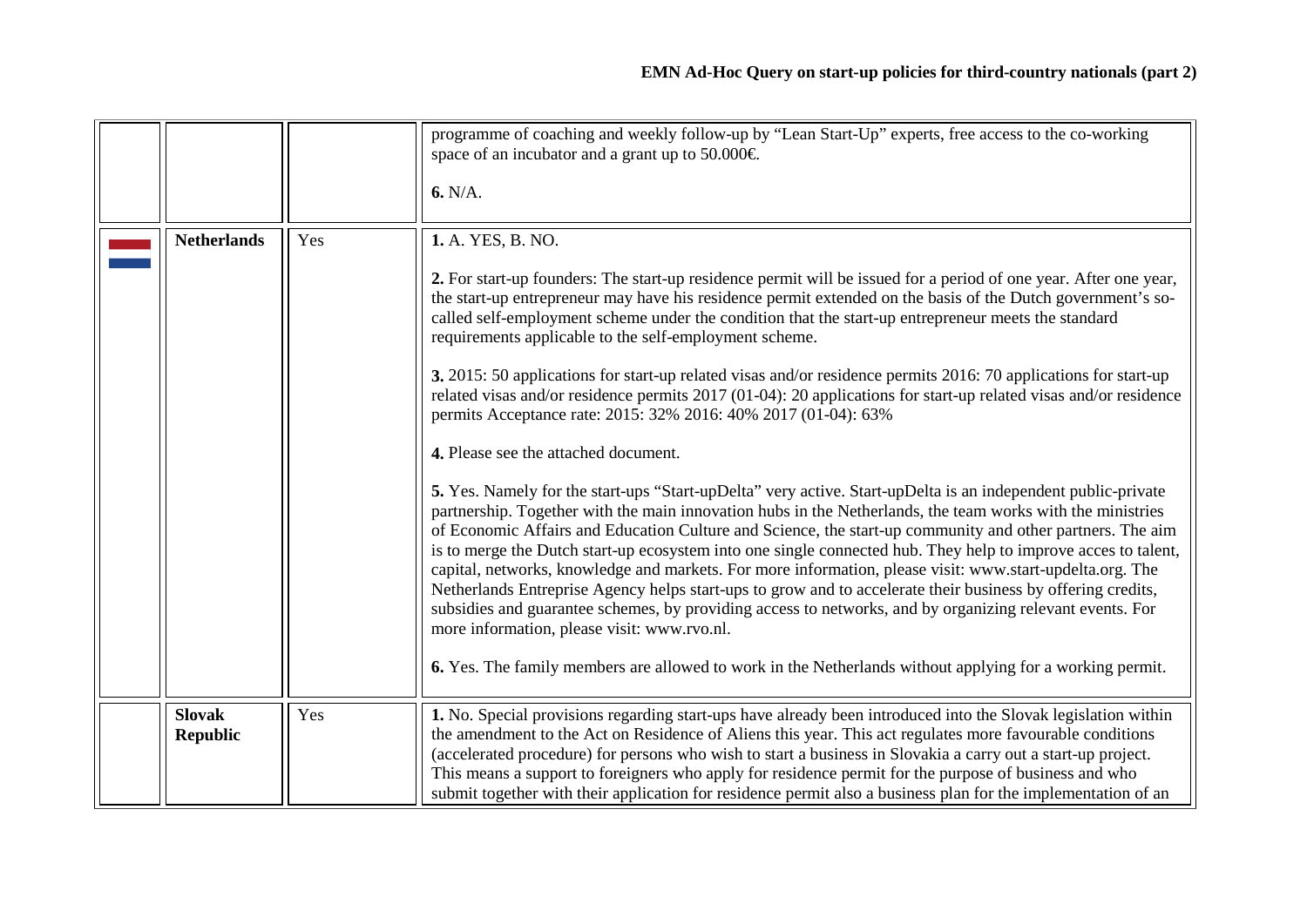<span id="page-12-1"></span><span id="page-12-0"></span>

|              |     | innovative, so called start-up, project. This business plan is subsequently sent to the Ministry of Economy of<br>the Slovak Republic which shall evaluate it. In case of a positive decision, the application shall be assessed<br>within an accelerated procedure of 30 days. Once this kind of residence permit is granted, these persons,<br>registered already as entrepreneurs in Slovakia, can participate in programmes for small and medium-size<br>businesses, aiming at support of start-ups.<br>$2 - 6. N/A$                                                                                                                                                                                                                                                                                                                                                                                                                                                                                                                                                                                                                                                                                                                                                                                                                                                                                                                                                                                                                                                                                                                                                                                                                                                                                                                                                                                            |
|--------------|-----|---------------------------------------------------------------------------------------------------------------------------------------------------------------------------------------------------------------------------------------------------------------------------------------------------------------------------------------------------------------------------------------------------------------------------------------------------------------------------------------------------------------------------------------------------------------------------------------------------------------------------------------------------------------------------------------------------------------------------------------------------------------------------------------------------------------------------------------------------------------------------------------------------------------------------------------------------------------------------------------------------------------------------------------------------------------------------------------------------------------------------------------------------------------------------------------------------------------------------------------------------------------------------------------------------------------------------------------------------------------------------------------------------------------------------------------------------------------------------------------------------------------------------------------------------------------------------------------------------------------------------------------------------------------------------------------------------------------------------------------------------------------------------------------------------------------------------------------------------------------------------------------------------------------------|
| Slovenia     | Yes | 1. No.                                                                                                                                                                                                                                                                                                                                                                                                                                                                                                                                                                                                                                                                                                                                                                                                                                                                                                                                                                                                                                                                                                                                                                                                                                                                                                                                                                                                                                                                                                                                                                                                                                                                                                                                                                                                                                                                                                              |
|              |     | $2 - 6. N/A$                                                                                                                                                                                                                                                                                                                                                                                                                                                                                                                                                                                                                                                                                                                                                                                                                                                                                                                                                                                                                                                                                                                                                                                                                                                                                                                                                                                                                                                                                                                                                                                                                                                                                                                                                                                                                                                                                                        |
| <b>Spain</b> | Yes | 1. Yes, the Spanish legislation foresees special entrance, stay and residence visa/permits to those foreign<br>nationals who intend to start up, develop or run a business activity as entrepreneurs.<br>2. There are two kind of permits: • Visas to enter and stay in Spain for one year period with the sole or<br>primary purpose of making preliminary arrangements in order to be able to develop an enterprising activity. •<br>Business activity residence permit valid for two years throughout the national territory to start up, develop or<br>run a business activity as entrepreneur. Holders of permits may apply for their renewal for two-year periods,<br>as long as they continue to meet the conditions that generated this right.<br>3. • Since Act 14/2013 has entered into force, 338 entrepreneurs have benefited from it. • The number of<br>applicants has increased substantially each year. • The average acceptance rate is around 40%. Around 90%<br>of the rejections are due to the fact that the activity is not considered entrepreneurial as it cannot be<br>considered an innovative activity of special economic interest for Spain.<br>4. The main countries of origin are the following: • USA (54). • Venezuela (32). • Russia (21). • Colombia<br>(16). • Argentina (16). • India (14). • México (13).<br>5. a) Migration facilities: • A single permit to live and work anywhere in Spain. • Combined processing of<br>permits and/or visas for family members. • No Economic Needs Test is applied. • Streamlined processing: -<br>Visa decisions are made and notified within 10 working days. – Decisions are made on residence permits<br>within 20 days. - Activity evaluated within 10 working days. • Residence permit procedures are centralised at<br>a single contact point: the Large Business and Strategic Groups Unit. b) Other programs: • Rising Start-up |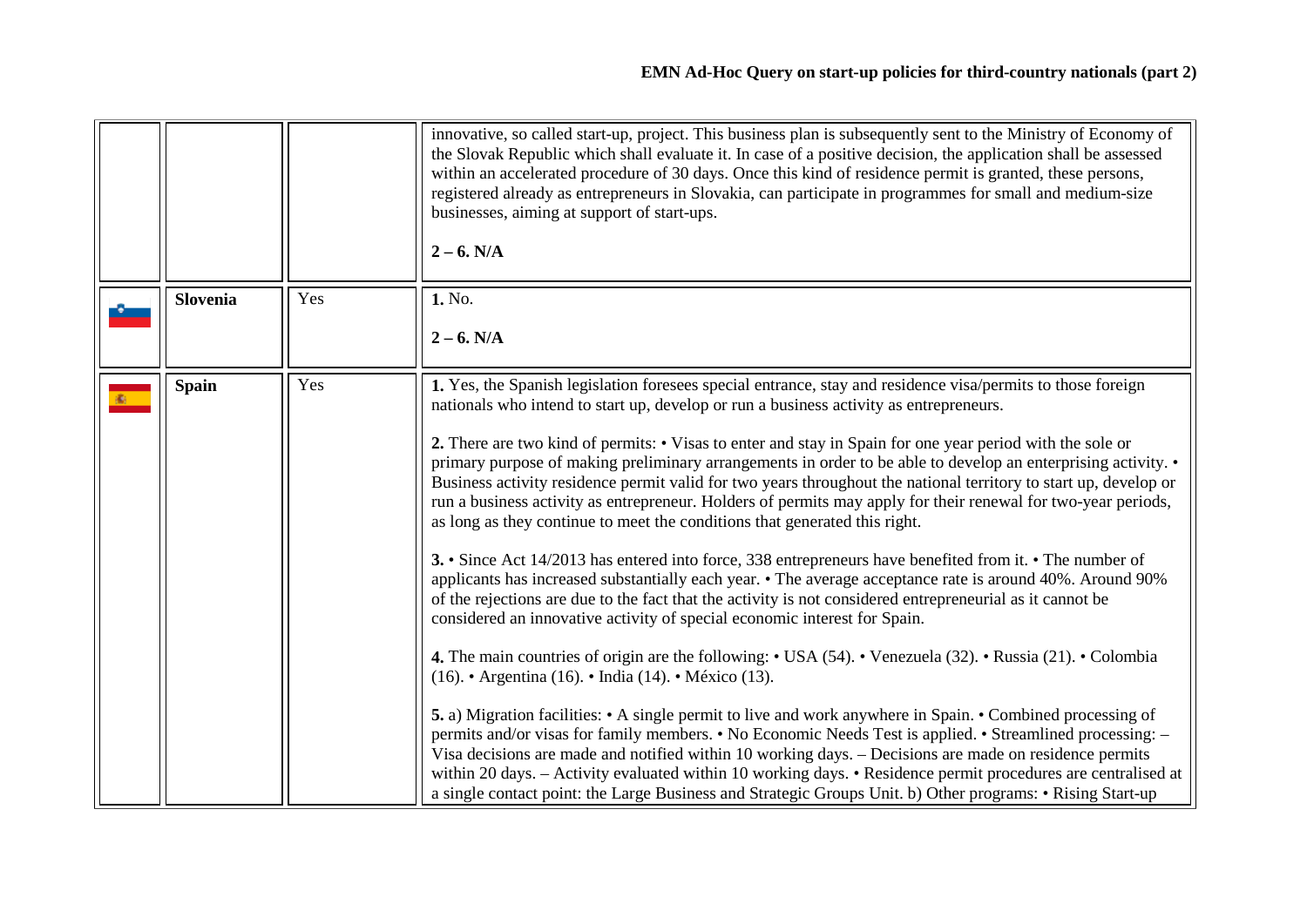<span id="page-13-0"></span>

|               |     | Spain: is a program aimed at foreign Start-ups and entrepreneurs who contribute to fostering entrepreneurial<br>activity in Spain through scalable and innovative projects. This is a until nine month program from the start<br>of the incubation period. It offers the following support services for Start-ups: - Free workspace in Madrid<br>and Barcelona, two hotspots for Start-ups. – Prize money of $\text{\textsterling}0.000$ to cover initial Start-up expenses. –<br>Easier access to Visa and Residence permits. – Instrumental Mentoring to help you connect with potential<br>investors. • ICEX Invest in Spain provides free, professional and confidential immigration information and<br>consultancy services for companies, investors and entrepreneurs to obtain residence and work permits. •<br>Promotion and cooperation with incubation programmes (i.e. Google Camp Madrid).<br>6. Yes, according to Article 62.4 of Act 14/2013, (i) the spouse or person with an analogous affective<br>relationship, (ii) children who are minors or those of legal age who, being financially dependent on the<br>holder, have not formed a family unit for themselves and (iii) ascendants in their charge, who accompany or<br>join the foreign nationals entrepreneur, may apply, jointly and simultaneously or successively, for an<br>authorization and, where applicable, a visa. To be beneficiaries, evidence must be provided of being in<br>compliance with the personal requirements to obtain the business residence permit (as mentioned in question<br>3 part 1). Two of them can be now highlighted: a) Have a public or private health insurance policy with an<br>insurance company authorised to operate in Spain. b) Have sufficient financial resources for themselves and<br>for the members of their families during their residence in Spain. |
|---------------|-----|------------------------------------------------------------------------------------------------------------------------------------------------------------------------------------------------------------------------------------------------------------------------------------------------------------------------------------------------------------------------------------------------------------------------------------------------------------------------------------------------------------------------------------------------------------------------------------------------------------------------------------------------------------------------------------------------------------------------------------------------------------------------------------------------------------------------------------------------------------------------------------------------------------------------------------------------------------------------------------------------------------------------------------------------------------------------------------------------------------------------------------------------------------------------------------------------------------------------------------------------------------------------------------------------------------------------------------------------------------------------------------------------------------------------------------------------------------------------------------------------------------------------------------------------------------------------------------------------------------------------------------------------------------------------------------------------------------------------------------------------------------------------------------------------------------------------------------------------------------------------------------|
| <b>Sweden</b> | Yes | 1. No. Under Swedish immigration law, third-country nationals can be admitted as employees, and residence<br>permits can also be granted to persons who want to start their own business in Sweden, transfer their existing<br>business to Sweden, or acquire a Swedish business. But there is no special programme to facilitate such<br>immigration.<br>2. Not applicable.<br>3. Not applicable.<br>4. Not applicable.<br>5. Not applicable.<br>6. Not applicable.                                                                                                                                                                                                                                                                                                                                                                                                                                                                                                                                                                                                                                                                                                                                                                                                                                                                                                                                                                                                                                                                                                                                                                                                                                                                                                                                                                                                               |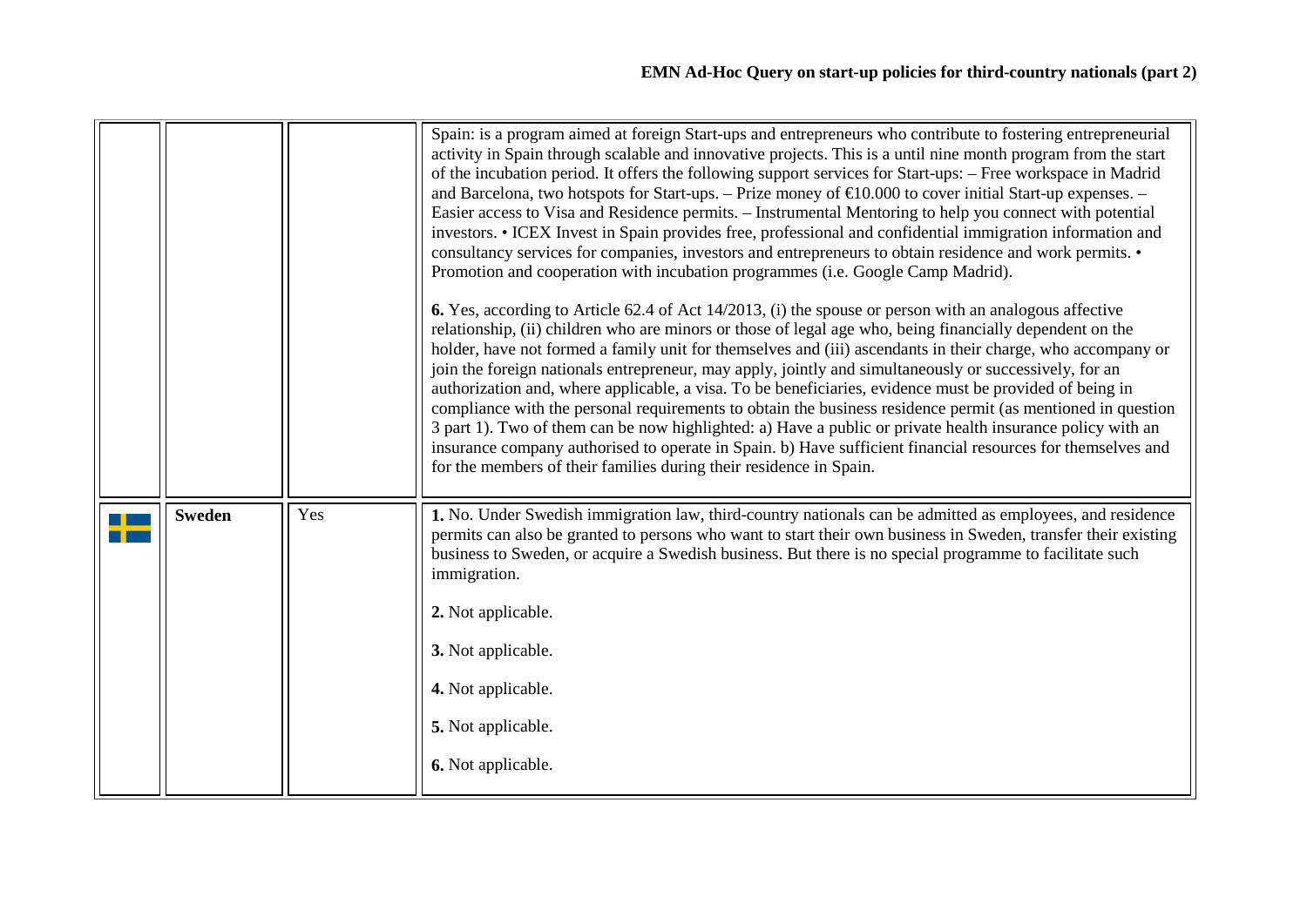<span id="page-14-1"></span><span id="page-14-0"></span>

| $\blacktriangleright$<br>$\overline{\mathbb{Z}}\nabla$ | <b>United</b><br>Kingdom | Yes | 1. a) Yes. A third-country national who would like to come to the UK to start a business may be eligible to<br>apply for a Tier 1 Entrepreneur visa. A specific Tier 1 Graduate Entrepreneur visa is also available for 2000<br>graduates per year. b) A start up employee would usually need to apply through the Tier 2(skilled worker)<br>route provided they met the conditions. See Query 1 answer for more details.<br>2. The duration of the entrepreneur visa is 3 years and 4 months. This can be extended for 2 years. Applicants<br>must have invested their funds, established themselves in business, and created at least two jobs for resident<br>workers in order to extend their visa. People may be able to apply for settlement (known as 'indefinite leave<br>to remain') once they have been in the UK for 5 years. Accelerated settlement is available in 3 years if the<br>entrepreneur is able to create 10 jobs (rather than two) or a business income of at least £5 million.<br>3. Statistics are provided in the attached Excel document. These show visa applications(made outside the<br>UK) and in country applications.<br>4. Statistics are provided in the attached Excel document. These show visa applications (made outside the<br>UK) and in country applications.<br>5. No information available<br>6. Yes, applicants may bring their partners and dependent children under the age of 18. Dependants have the<br>right to work and study, but like all points based system migrants they are not able to access public funds. |
|--------------------------------------------------------|--------------------------|-----|------------------------------------------------------------------------------------------------------------------------------------------------------------------------------------------------------------------------------------------------------------------------------------------------------------------------------------------------------------------------------------------------------------------------------------------------------------------------------------------------------------------------------------------------------------------------------------------------------------------------------------------------------------------------------------------------------------------------------------------------------------------------------------------------------------------------------------------------------------------------------------------------------------------------------------------------------------------------------------------------------------------------------------------------------------------------------------------------------------------------------------------------------------------------------------------------------------------------------------------------------------------------------------------------------------------------------------------------------------------------------------------------------------------------------------------------------------------------------------------------------------------------------------------------------------------------|
| $\Rightarrow$                                          | <b>Norway</b>            | Yes | 1. No<br>2. NA<br><b>3. NA</b><br><b>4. NA</b><br>5. NA<br><b>6. NA</b>                                                                                                                                                                                                                                                                                                                                                                                                                                                                                                                                                                                                                                                                                                                                                                                                                                                                                                                                                                                                                                                                                                                                                                                                                                                                                                                                                                                                                                                                                                |